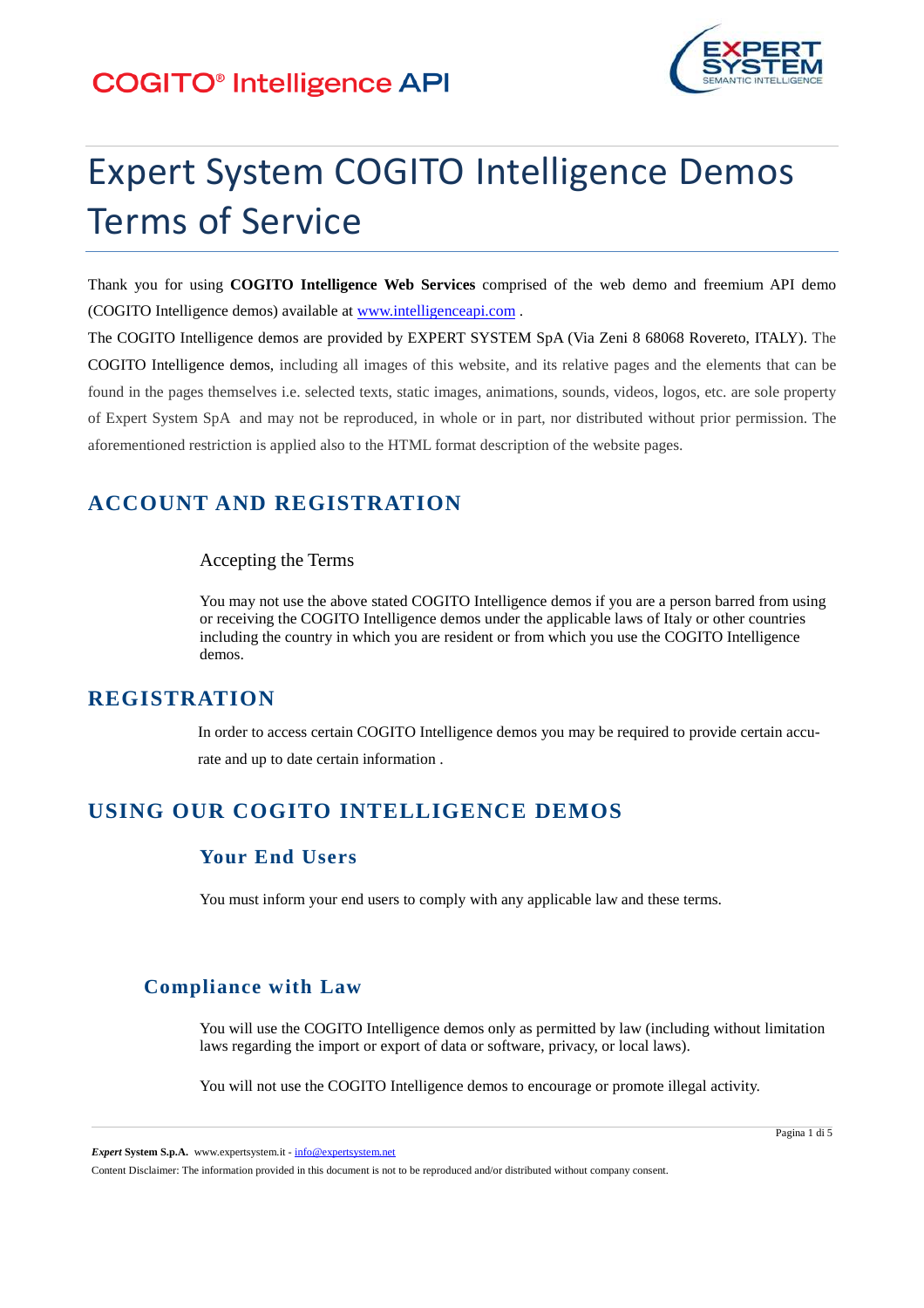

### **Admitted Access**

You must use the credentials received only with the applicable COGITO Intelligence demos. You will not misrepresent or mask either your identity or your COGITO Intelligence Demo Client identity using the COGITO Intelligence Demo or developer accounts.

### **COGITO Intelligence Demo Limitations**

Expert System may set limits on the number of COGITO Intelligence demo requests that you can make, at its sole discretion and you will not attempt to circumvent such limitations.

You will not use COGITO Intelligence API to create metadata retrieval service to COGITO Intelligence API.

You will not resell the COGITO Intelligence API service without the consent of Expert System.

You cannot use our COGITO Intelligence demos to create comparative benchmarks with other products without the prior consent of Expert System SpA. Please contact us for a specific version of COGITO Intelligence demo suitable for your needs.

COGITO Intelligence API demos are only designed to display COGITO technology only; all other unintended uses are strictly prohibited.

### **Monitoring**

Expert System may monitor the use of the COGITO Intelligence demos to ensure quality, improve Expert System products and services, and verify your compliance with these terms.

You will not interfere with the above stated monitoring. Expert System may use any technical means to overcome such interference.

### **Communication with Expert System**

In entering in this agreement, you comply with the terms outlined that you allow Expert System to send you certain communications pertaining to your use of the COGITO Intelligence demos.

### **Feedback**

Should you provide us feedback or suggestions about our COGITO Intelligence demos, we retain the right to use such information without any obligation to you.

# **YOUR COGITO INTELLIGENCE DEMOS CLIENTS**

### **COGITO'S DEMOSClients**

The COGITO Intelligence demos are only designed to show COGITO technology.

*Expert* **System S.p.A.** www.expertsystem.it - info@expertsystem.net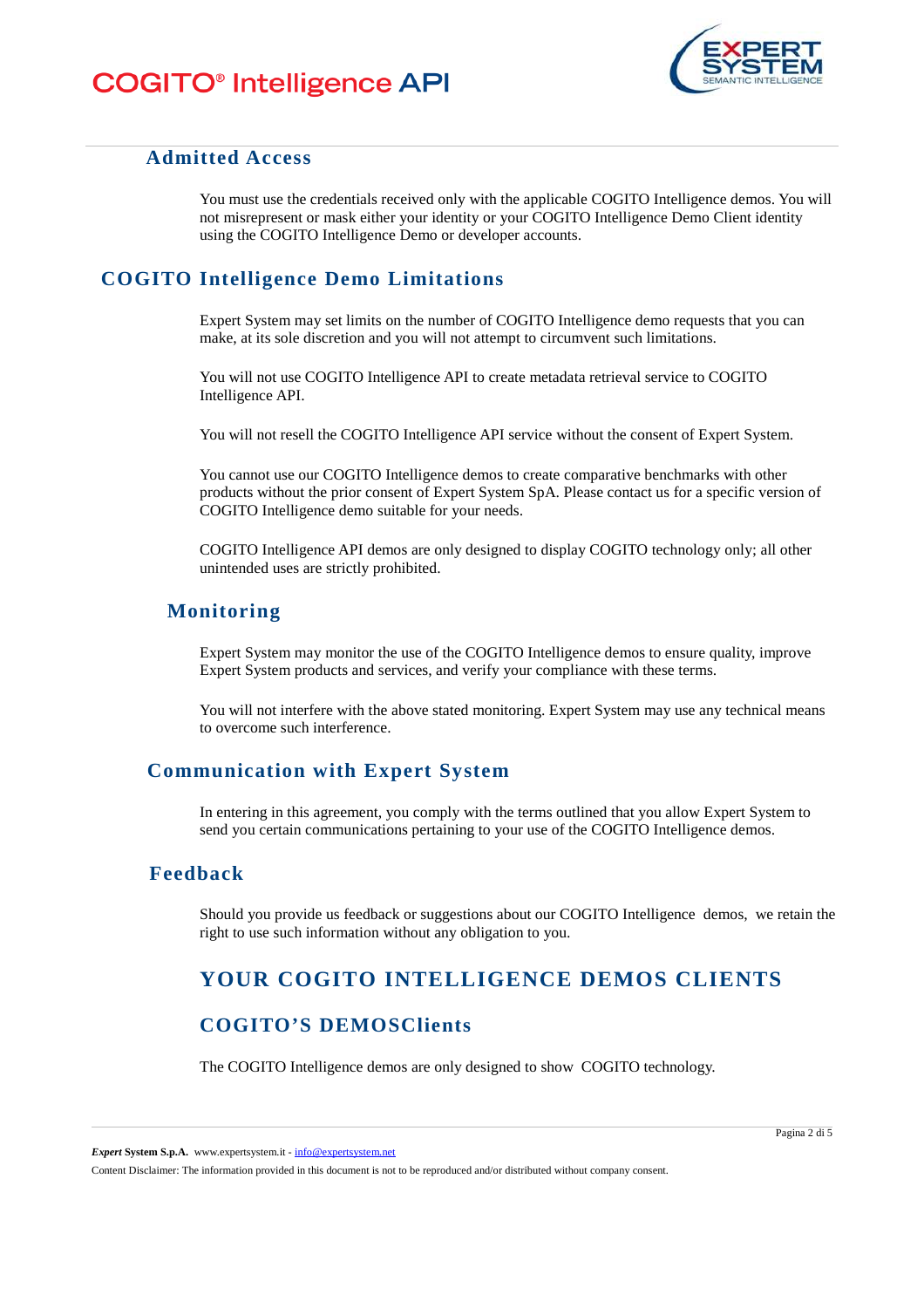

Expert System reserves the right to investigate any activity related to COGITO Intelligence demos for compliance with these terms.

### **PROHIBITIONS**

### **COGITO Intelligence demos Prohibitions**

When using the COGITO Intelligence demos, the following prohibitions apply:

- 1. You will not sublicense an COGITO Intelligence demos for use by a third party. Consequently, you will not create an COGITO Intelligence demos Client that functions substantially the same as the COGITO Intelligence demos and offer it for use by third parties without having Expert System previous authorization.
- 2. You will not perform an action with the intent of introducing to Expert System products and services any items of a destructive nature.
- 3. You will not defame, abuse, harass, stalk or threaten others using COGITO Intelligence demos.
- 4. You will not interfere with or disrupt the COGITO Intelligence demos or the servers or networks providing the COGITO Intelligence demos.
- 5. You will not promote or facilitate unlawful online gambling or disruptive commercial messages or advertisements using COGITO Intelligence demos.
- 6. You will not reverse engineer or attempt to extract the source code from any COGITO Intelligence demos or any related software, except to the extent that this restriction is expressly prohibited by applicable law.
- 7. Our communications to you may contain Expert System confidential information. If you receive any materials or communications that are clearly confidential or marked confidential, then you will not disclose the Expert System confidential information to any third party without Expert System's prior written consent.

# **CONTENT**

### **Content Accessible Through our COGITO Intelligence demos**

Our **COGITO Intelligence demos** contain some third party content (such as text from live RSS). The opinions expressed are those of the author. Its contents, therefore, do not represent any commitment of Expert System and therefore retain no liability or responsibility for the above mentioned content.This content is the sole responsibility of the person that makes it available.

Moreover, content accessible through our COGITO Intelligence demos may be subject to intellectual property rights, and, if so, you may not use it unless you are licensed to do so by the owner of that content or are otherwise permitted by law. Your access to the content provided by the COGITO Intelligence demos may be restricted, limited, or filtered in accordance with local laws, regulations, and policies.

*Expert* **System S.p.A.** www.expertsystem.it - info@expertsystem.net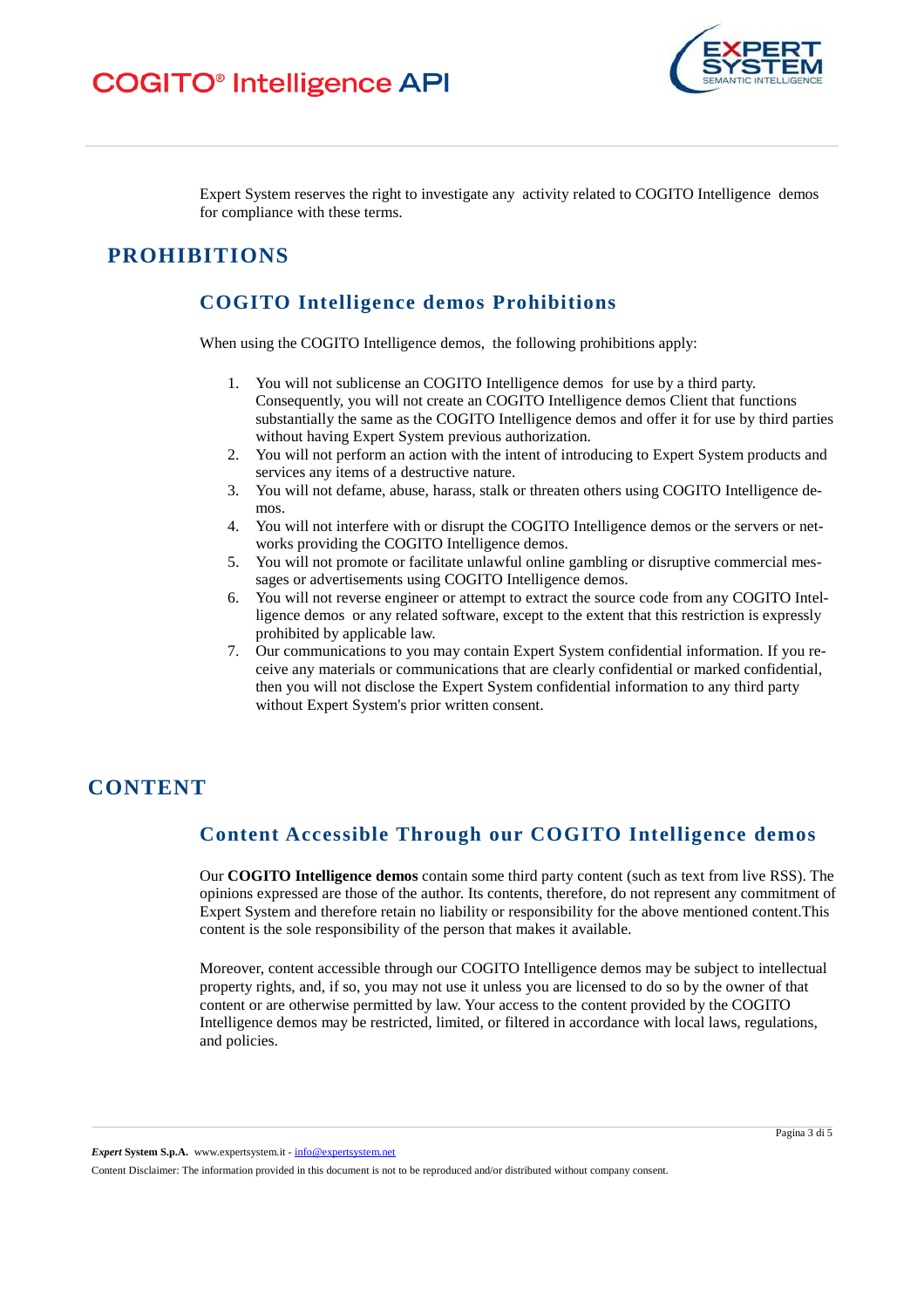# **COGITO®** Intelligence API



### **Attribution**

In using Expert System's Brand Features, you must follow the Expert System Brand Features Use Guidelines that you can get contacting us at marketing@expertsystem.net

### **Publicity**

You will not make any statement regarding your use of an **COGITO Intelligence demos** which suggests partnership with, sponsorship by or endorsement by Expert System without Expert System's prior written approval.

### **Visibility**

Should you use **COGITO Intelligence demos** in order to produce products or services that will then be used, COGITO Intelligence retains the right to full visibility (including logo and link recognition) which should be prior approved by Expert System.

# **PRIVACY AND COPYRIGHT PROTECTION**

### **Expert System Privacy Policies**

By using our **COGITO Intelligence demos**, you agree that Expert System can use submitted information in accordance with our privacy policies. Please refer to our privacy policy available at www.intelligenceapi.com .

# **TERMINATION**

### **Termination**

You may stop using our COGITO Intelligence demos at any time. Expert System reserves the right to terminate these terms or discontinue your use of the COGITO Intelligence demos or any portion or feature for any reason and at any time without liability or other obligation to you.

# **LIABILITY FOR OUR APIS**

#### **Warranties**

**Neither Expert System nor its suppliers or distributors make any specific promises about the COGITO Intelligence demos. For example, we don't make any commitments about the quality of the COGITO Intelligence demos or the content accessed through the COGITO Intelligence demos, their reliability, availability or ability to meet your needs. The COGITO Intelligence demos and content accessed through the COGITO Intelligence demos are provided "as is". Some jurisdictions provide for certain warranties, like the implied warranty of the merchantability, fitness for a particular purpose and non-infringement. To the extent permitted by law, we exclude all implied warranties.** 

*Expert* **System S.p.A.** www.expertsystem.it - info@expertsystem.net